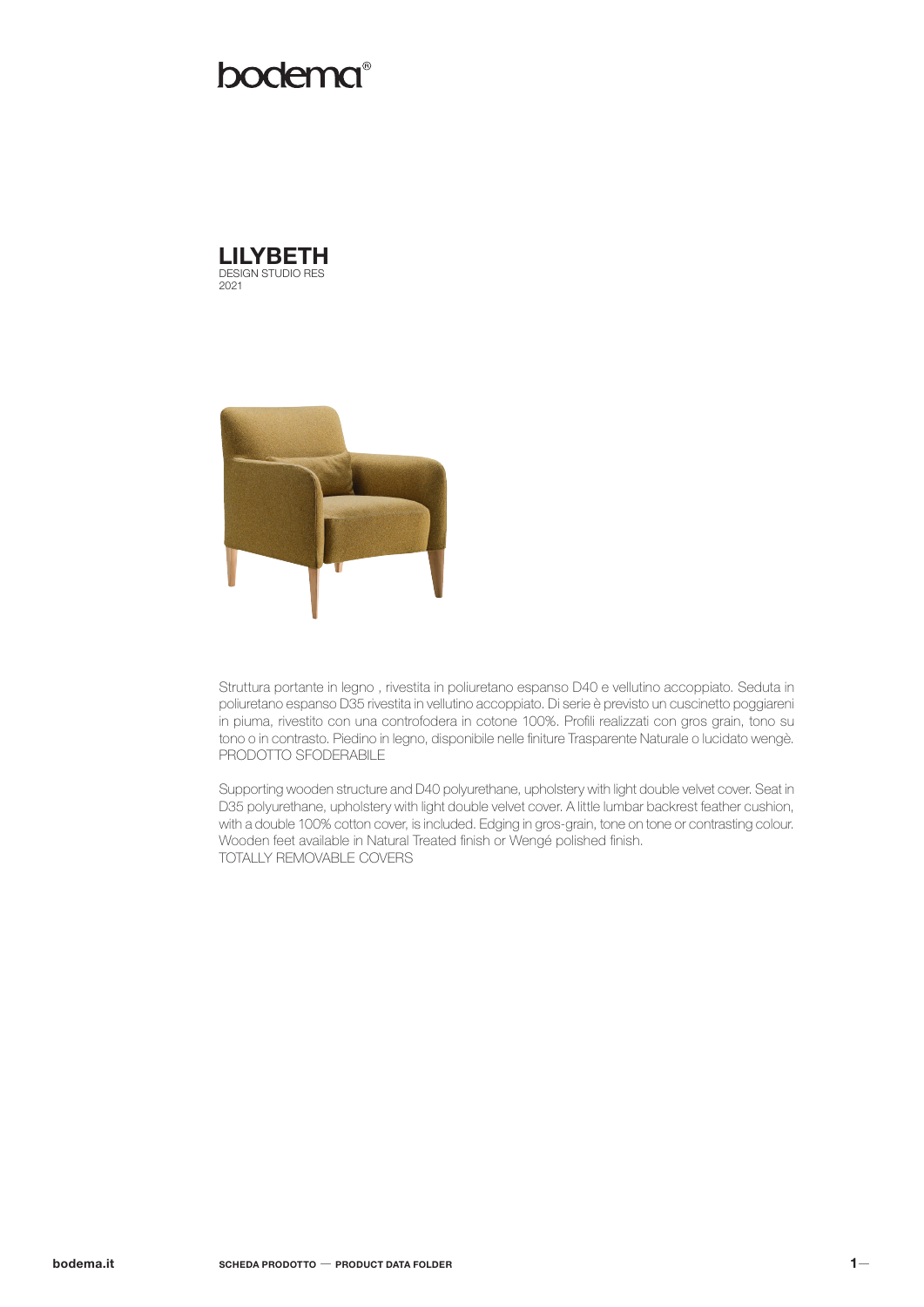## LILYBETH

DESIGN STUDIO RES 2021



Bodema si riserva il diritto di apportare, senza preavviso, modifiche nei materiali, nelle finiture e nei disegni dei prodotti. — Bodema reserves itself the right<br>to make changes in terms of choice of the raw materials, th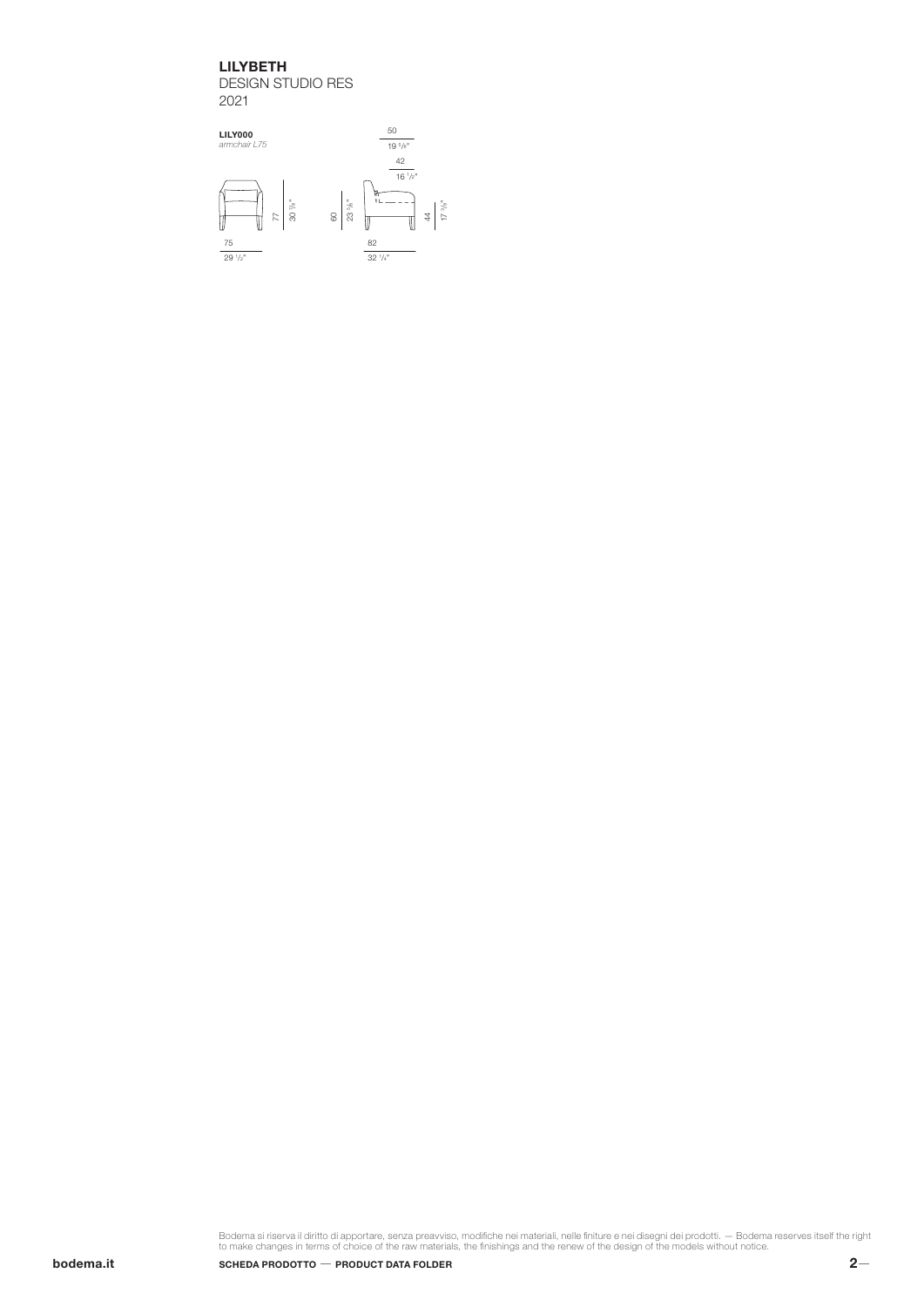# bodema®





## MATERIALI IMPIEGATI

1 STRUTTURA Legno rivestita in poliuretano espanso D40 2 SEDUTA Poliuretano espanso D35 3 SCHIENALE Poliuretano espanso D40 4 CUSCINETTO POGGIARENI Piuma

## FINITURE

5 PIEDINI Legno finitura Trasparente Naturale Legno finitura Wengè

#### USED MATERIALS

1 STRUCTURE Wood covered with D40 polyurethane foam 2 SEATS D35 polyurethane foam 3 BACKRESTS D40 polyurethane foam 4 LUMBER LITTLE CUSHION Goose

## FINISHES

5 FEET Wood Natural Treated finish Wooden feet Wengè finish